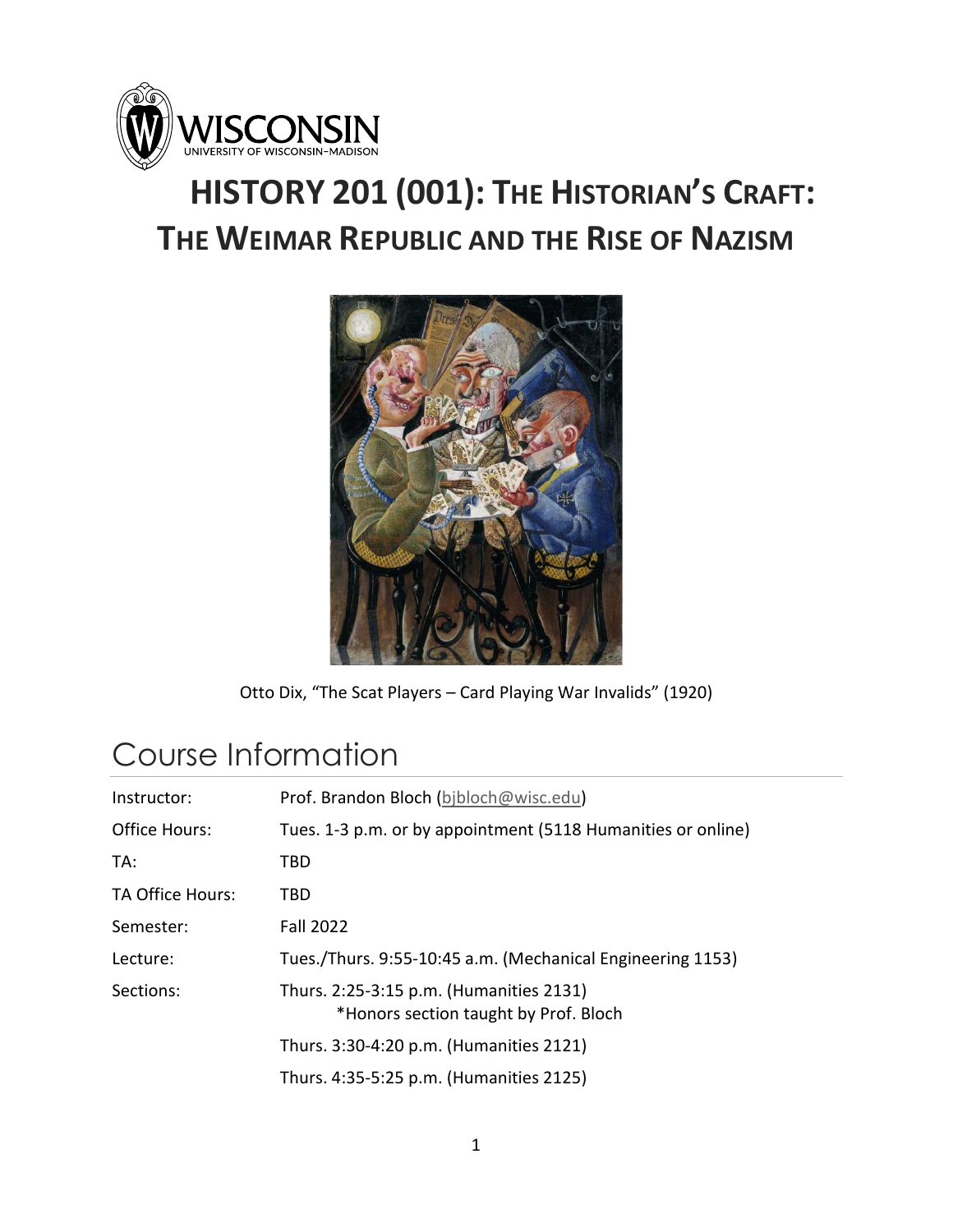#### HISTORY 201 (001) Fall 2022—DRAFT Syllabus

Fri. 9:55-10:45 a.m. (Humanities 2631) Modality: In-person Credits: 3 (section registration is required) Prerequisites: none Course Designations: COMM-B

# Course Description

Germany's Weimar Republic (1918-1933) is perhaps the most notorious case of democratic failure in modern history, and its collapse remains a reference point in discussions about challenges to democracy today. But is it fair to evaluate the Weimar Republic only in light of its disastrous end? Why did the Nazis come to power in 1933, and could the Nazi rise have been prevented? This seminar dives deep into the culture, society, and politics of this short-lived but momentous period in modern European history. We will explore not only the seedbeds of fascism and authoritarianism in 1920s Germany, but also reform movements that sought democratic transformations in the arts, gender, sexuality, and the built environment. Our sources will range widely across the Republic's vibrant cultural landscape, including literature, film, journalism, music, fashion, painting, architecture, and propaganda. One key theme will be the *contingency* of the Weimar Republic's rise and fall—understanding how the Republic's history was shaped by individuals and groups who could not anticipate consequences that appear evident to us in hindsight. By explore a wide range of perspectives on this complex period, we will sharpen our skills in historical thinking and writing.

## Learning Outcomes

As a "Historian's Craft" seminar, this course focuses as much on historical content as on skills of research, analysis, writing, and speaking. These skills are foundational to the history major, but also applicable to your other college courses and the world beyond the university. Writing assignments will build in complexity over the semester, beginning with short analyses of assigned readings and culminating in a research paper. You will also give a presentation on your original research. A significant portion of our class time will be devoted to practicing the skills critical to success in the writing and speaking assignments.

By the end of the course, you will be able to:

• Articulate your own definition of historical thinking that accounts for the importance of research, analysis, and interpretation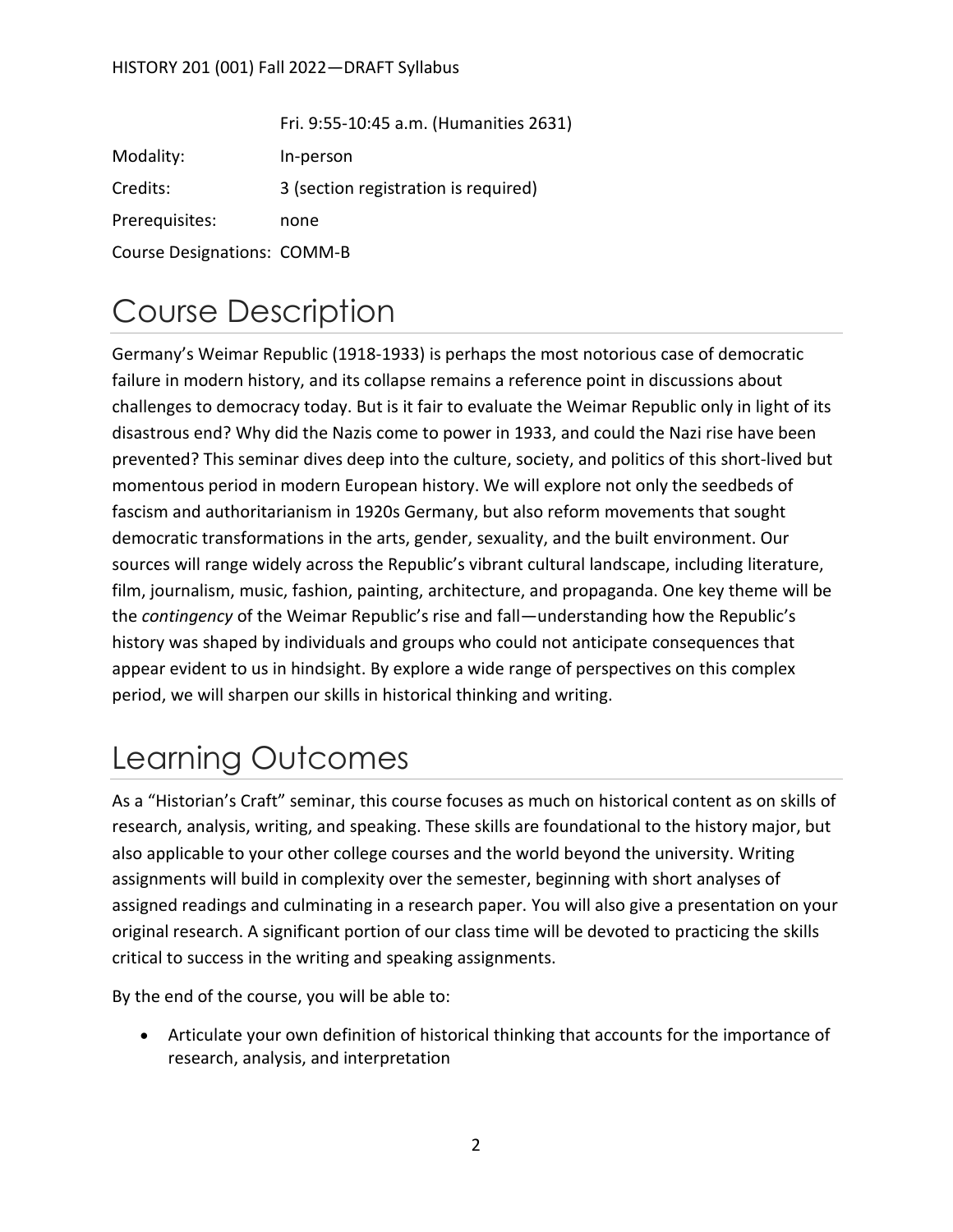- Craft analytical papers that assess the authorship, perspective, audience, context, and credibility of primary sources
- Apply the tools of primary source analysis to a range of media, including propaganda, journalism, fiction, and memoir
- Analyze works of historical scholarship to explain how historians reach their interpretations through evidence and argument
- Identify the attributes of an effective historical research question, and develop a research question related to the course themes
- Apply skills of historical research, including navigating online databases; assessing the reliability and relevance of sources; and properly using citations
- Present, both in writing and orally, an original, persuasive, and evidence-based historical argument

For a complete description of learning goals in the "Historian's Craft" seminars, see the "Goals for HIST 201" appended at the end of the syllabus.

## Course Book

Irmgard Keun, *The Artificial Silk Girl*, trans. Kathie von Ankum (New York: Penguin, 2011) [1932]. ISBN: 9781590514542.

This book is available for purchase at the University Book Store or online. It is also available as an e-book through the library catalog, but can only be downloaded by three users at once.

# Course Requirements

\*Further details on the assignments, including expectations, guidelines, and rubrics, will be available on Canvas.

## 1. Top Hat (10%)

We will use the online platform Top Hat to facilitate a more interactive classroom during the lectures. Students will receive an invitation to join Top Hat before the first class. (There is a cost of \$16/semester, but there is no additional cost if you are taking multiple courses that use Top Hat).

Your Top Hat grade will be based largely on in-class polling and discussion questions during lectures. In addition, you will be asked to contribute a one-paragraph discussion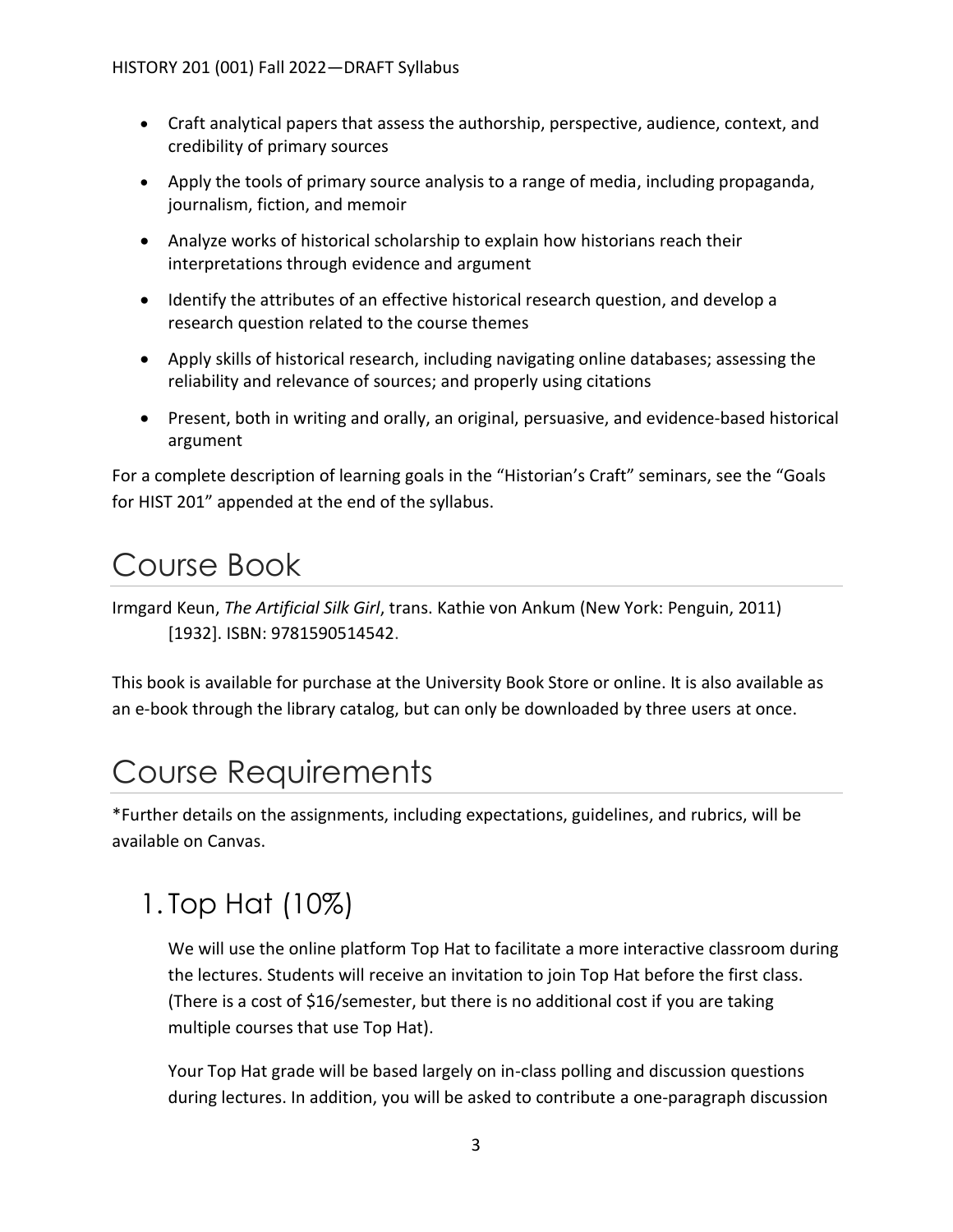post on the reading for week 5. Top Hat questions and discussion posts will be graded complete/incomplete, and will serve as a record of your attendance at lecture. You will be permitted three excused absences from lecture (no need to provide a reason). If you need to miss lecture more than three times due to religious observance, illness, or family emergency, please let Prof. Bloch or your TA know.

### 2. Section Participation (20%)

Your attendance and active participation are expected at weekly section meetings. You will have a free pass to miss one section meeting, for any reason. Beyond that, please inform your section instructor in advance if you need to miss section. Make-up assignments will be provided for additional excused absences. Unexcused absences will lower your section participation grade. Participation during in-class debates and peer reviews will also count toward your section participation grade.

Please keep in mind that the quality of your contributions to section discussions is more important than the quantity, and that asking a well-informed question also counts as participation. We are happy to meet during office hours if you would like to discuss strategies for speaking in class.

### 3. Three Short Essays (30%)

During the first part of the course, you will be complete three essays of approximately 3 double-spaced pages each. The first is a creative writing assignment that will ask you to compose a *feuilleton* (literary editorial), in the style of a Weimar-era newspaper columnist, about life at UW-Madison. The second and third essays are analytical papers that will ask you to make an argument about a primary source: an artwork from the Weimar era housed at the Chazen Museum of Art, and Irmgard Keun's 1932 novel *The Artificial Silk Girl*. The essays are due on Mondays Sept. 26, Oct. 17, and Oct. 31 at 5 p.m. These assignments are designed to equip you with skills of historical thinking and primary source analysis that you will apply in the final research paper.

### 4. Research Paper (40%)

During the final part of the course, we will shift from shared readings and discussions to individual work on a capstone assignment: a research paper of 7-8 double-spaced pages that draws on at least three primary and two secondary sources. We will spend significant time in class discussing how to define a research question and locate sources,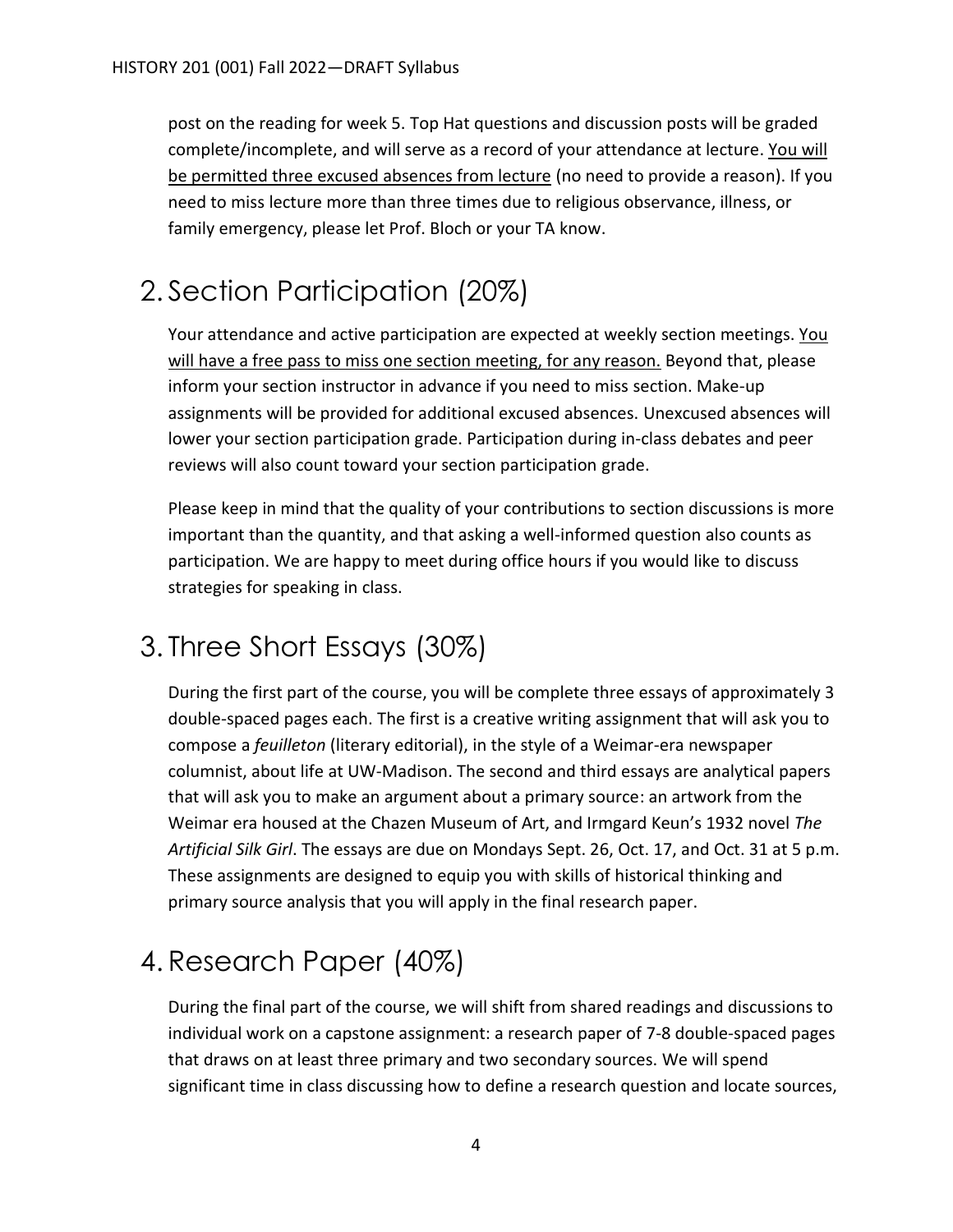and I will provide a bibliography of English-language primary and secondary sources available online to get you started. The final paper will be due TBD during finals week. We will discuss expectations for this assignment at length in class. There are also multiple intermediate assignments, which are designed to keep you on track and provide you with ongoing feedback. These include:

- One-page research proposal and annotated bibliography (due Nov. 7 at 5 p.m.)
- Revised research proposal and outline (due Nov. 14 at 5 p.m.)
- Draft of introductory paragraph (due in section on Nov. 17-18)
- First draft (due Dec. 5 at 5 p.m.)
- In-class presentation, 5 mins. (in section on Dec. 1-2 or Dec. 8-9)

Completion of the intermediate assignments will count for 5% of your course grade; the in-class presentation will count for 5%; and the final paper will count for 30%.

## Grading Scale A: 93-100 AB: 88-92 B: 83-87 BC: 78-82 C: 70-77 D: 60-69 F: Below 60

# Credit Hours

The credit standard for this 3-credit course is met by an expectation of a total of 135 hours of student engagement with the course's learning activities (at least 45 hours per credit, or 9 hours per week). This includes regularly scheduled meeting times, reading, writing, group work, individual consultations with the instructor, and other student work as described in the syllabus. Since each 50-minute meeting counts for 1 class hour (for a total of **3 hours of direct instruction per week**), you should plan to allot an average of 6 hours per week outside of class for course-related activities.

# Honors Credit

Students taking this course for honors credit (enrolled in the section on Thursdays at 2:25 p.m.) will be asked to complete two enrichment activities related to the course themes, to be chosen in consultation with Prof. Bloch. Enrichment activities could include attending a lecture, exhibit, or performance on campus; visiting the Library Special Collections or Wisconsin Historical Society; or completing additional readings on relevant current events in Germany and Europe. After completing each activity, you will be asked to contribute a one-paragraph reflection to the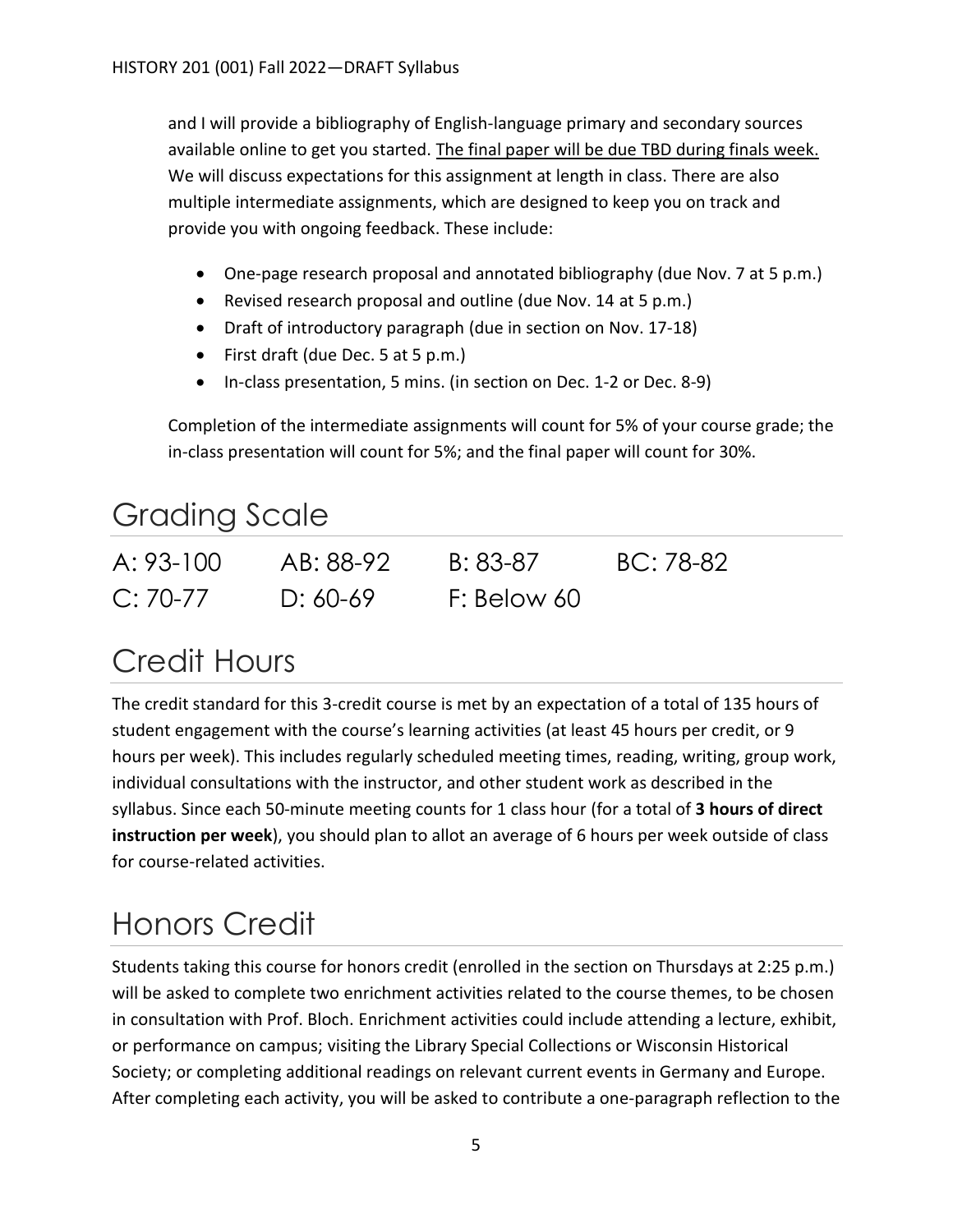Canvas discussion board. The discussion posts will be marked Complete/Incomplete but not graded. All students taking the course, whether or not for honors credit, will be graded according to the same scale and requirements. Please note, any student is welcome to sign up for the honors section; you do not need to be enrolled in the L&S Honors Program.

# Late Work

If you are unable to meet an assignment deadline, please let Prof. Bloch or your TA know as soon as possible and we can work out a plan for you to get caught up. We understand that life is unpredictable, and that you may require an extension due to illness, religious observance, or personal or family emergency. In cases of unexcused late work, we reserve the right to apply a deduction to late assignments out of fairness to other members of the class. Typically this deduction will be 3 points (out of 100) per day late.

Please note that we are not able to accept any written work for this course after Thursday, Dec. 22, the last day of the exam period. Incomplete grades can only be granted to students who are unable to complete the final exam due to "illness or other unusual and substantiated cause beyond their control." For the university policy, see: [https://registrar.wisc.edu/incompletes/.](https://registrar.wisc.edu/incompletes/)

# Academic Integrity

The exchange of ideas is at the core of academic inquiry, and you are encouraged to discuss the course material with your classmates. However, all work that you submit for a grade should reflect your own thinking and writing, and should adhere to proper citation practices in the discipline of history. Passing off another person's words or ideas as your own is not only unfair to your peers; it is also theft of the original author's work, shutting out their voice from the academic conversation.

In my experience, violations of academic integrity tend to have two causes: either a) lack of awareness about citation standards, or b) procrastination, followed by panic. The course is designed to mitigate against both of these factors. We will discuss how to cite your sources for each assignment; if you're unsure about a particular case, don't hesitate to ask Prof. Bloch or your TA. I have also implemented scaffolding in the final paper, with preliminary assignments guiding you through the steps of writing a research paper. If you are worried about not finishing an assignment as a deadline approaches, please email Prof. Bloch your TA! We can always work out solutions to help you improve your organization, and it's much better to accept a late penalty (or turn in less than perfect work) than to cheat. If you plagiarize (and be assured that we will catch it—it's really not difficult), then we have to deal with the case as a disciplinary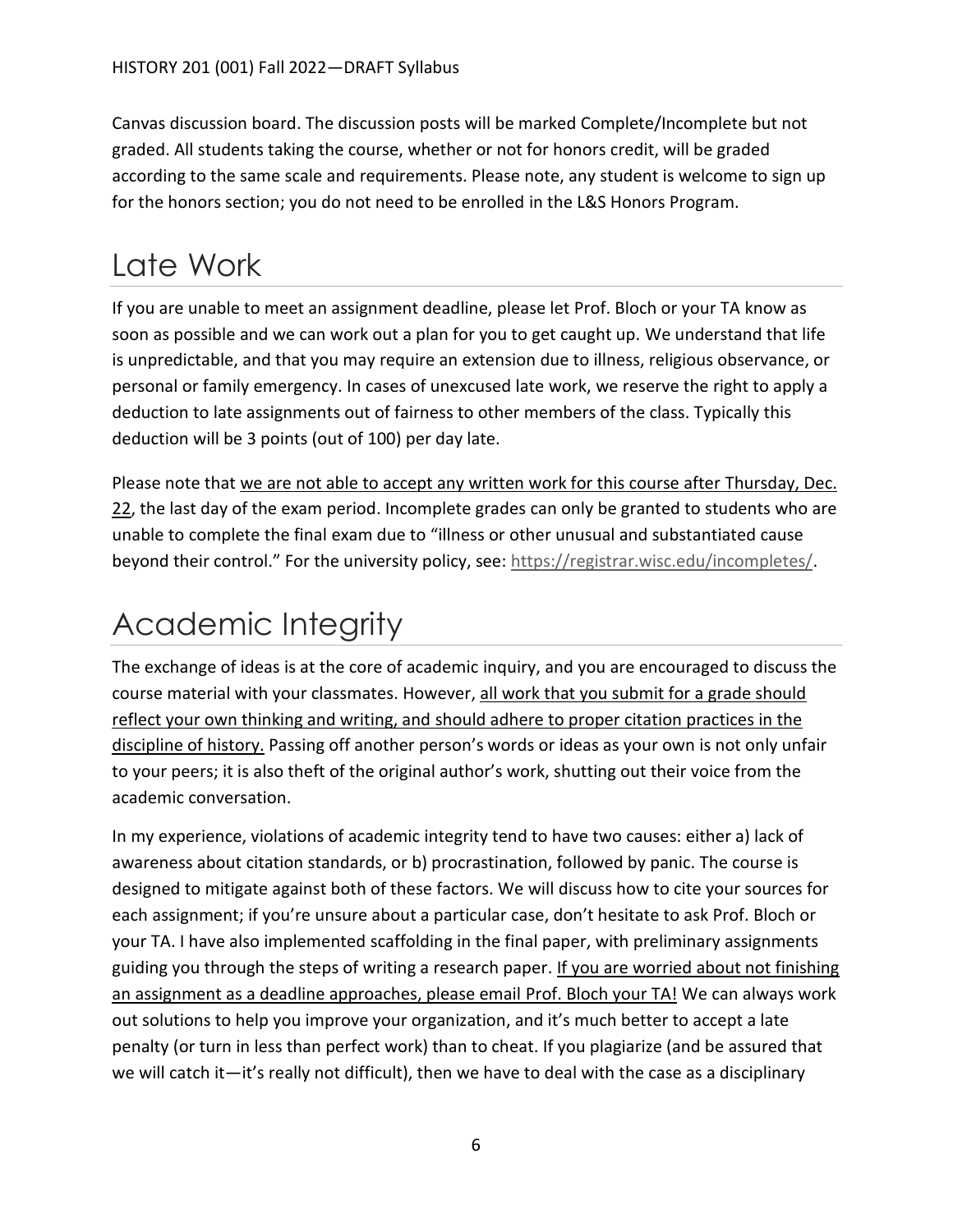infraction rather than a learning opportunity. Serious academic misconduct must be reported to the Office of Student Conduct and Community Standards.<sup>1</sup>

# **Technology**

Please come prepared to lecture with a laptop or other device in order to participate in the Top Hat exercises. Laptops are permitted (but not required) in section for taking notes and referencing readings. Of course, we ask that you refrain from checking email or social media during class. If you face challenges accessing the technology necessary to succeed in this course, please reach out to Prof. Bloch or your TA as soon as possible.

# **Accessibility**

We are committed to ensuring that all students receive equal access to the course materials and equitable opportunities to achieve the course learning goals. If you experience or anticipate any challenges related to the format, materials, or requirements of this course, please let Prof. Bloch or your TA know as soon as possible. We are happy to explore a range of options for removing barriers to your learning. If you have a disability, or think you may have a disability, you may also wish to work with the McBurney Disability Resource Center [\(https://mcburney.wisc.edu/\)](https://mcburney.wisc.edu/) to discuss accessibility in this and other courses, including possibilities for official accommodations. All communications regarding accessibility will remain confidential.

# A Note on Classroom Environment

Studying history involves discussion of complex themes including race, gender, sexuality, class, religion, and national identity, among others. In class discussions, it is crucial that we remain respectful of one another's viewpoints and the wide range of backgrounds and experiences represented in the classroom. During the first week of class, each section will establish a Group Agreement setting out classroom discussion norms for the semester. In general, if you disagree with a classmate (and debate and disagreement are encouraged!), then be sure to direct your comments at the idea, not the person. It is often helpful to summarize a peer's idea before disagreeing, to ensure you have really understood it. Please do not hesitate to meet with Prof. Bloch or your TA if you have concerns about engaging with the course content and discussions.

 $\overline{a}$ <sup>1</sup> I have developed these thoughts on academic dishonesty with reference to: Kevin Gannon, "How to Create a Syllabus: Advice Guide," *The Chronicle of Higher Education*, accessed July 14, 2020, [https://www.chronicle.com/interactives/advice-syllabus.](https://www.chronicle.com/interactives/advice-syllabus)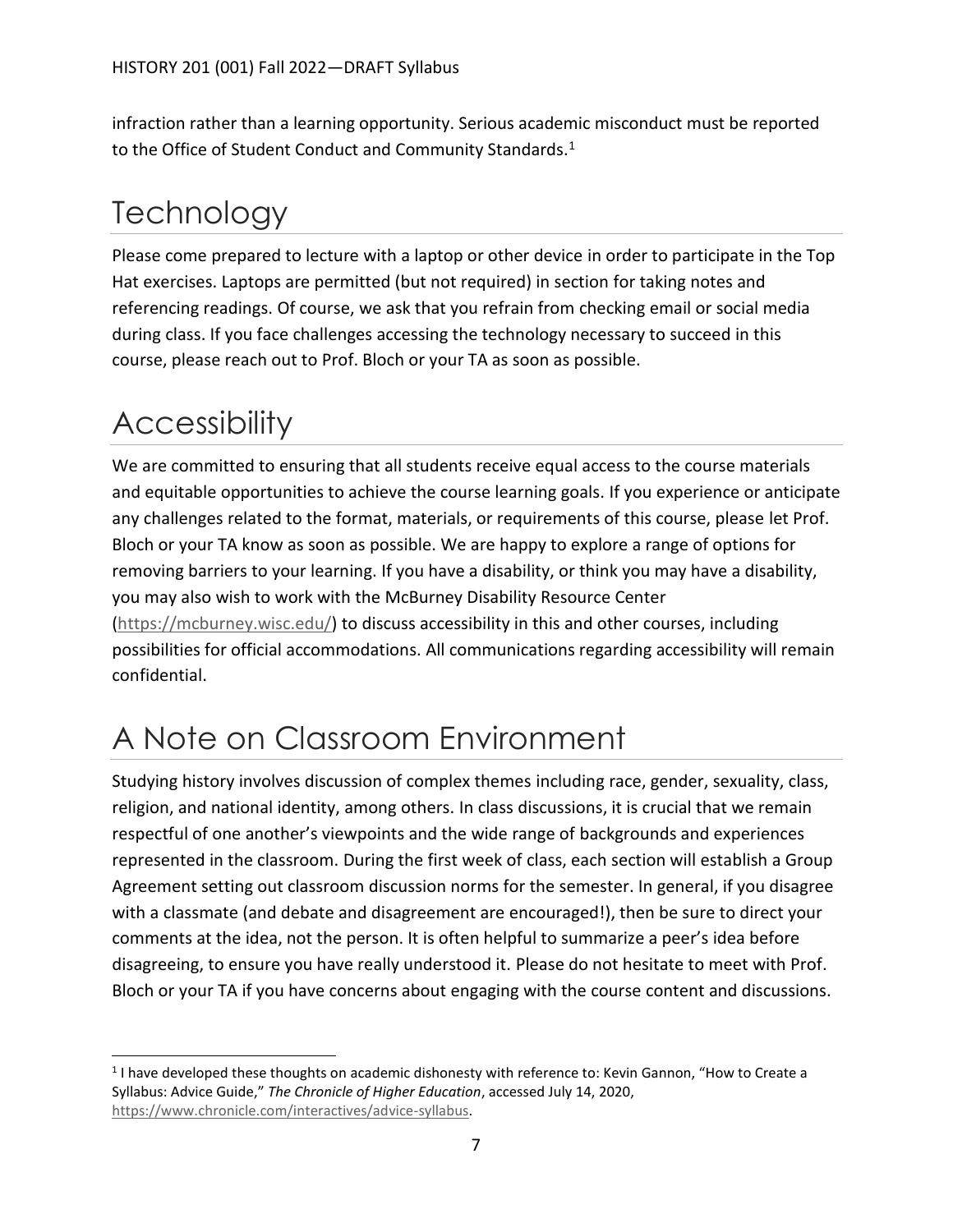# Additional Resources

UW-Madison and the History Department make available a wide range of resources to foster your academic success and personal wellbeing. It's a good idea to familiarize (or re-familiarize) yourself with the following:

### University Writing Center

<http://www.writing.wisc.edu/>

Individual consultations, workshops, and online guides on all aspects of academic writing.

### History Lab

<http://go.wisc.edu/hlab>

A resource center for undergraduates in history courses staffed by experienced graduate students, who are available to assist you with writing history papers. You can sign up online for an individual consultation at any stage of the writing process.

### Greater University Tutoring Services

<https://guts.wisc.edu/>

Study skills support and peer tutoring across academic subjects.

### McBurney Disability Resource Center

<https://mcburney.wisc.edu/>

Contact the McBurney Center if you have or think you may have a disability to discuss a range of possible accommodations.

### Mental Health Services

<https://www.uhs.wisc.edu/mental-health/>

### Resources on Sexual Assault and Domestic Violence

UW–Madison is committed to fostering a safe, productive learning environment and offers a variety of resources for students impacted by sexual assault, sexual harassment, dating violence, domestic violence, and stalking. The Dean of Students Office has compiled a comprehensive guide to resources on and off campus, including both confidential resources and options for reporting: [https://doso.students.wisc.edu/report-an-issue/sexual-assault](https://doso.students.wisc.edu/report-an-issue/sexual-assault-dating-and-domestic-violence/)[dating-and-domestic-violence/.](https://doso.students.wisc.edu/report-an-issue/sexual-assault-dating-and-domestic-violence/)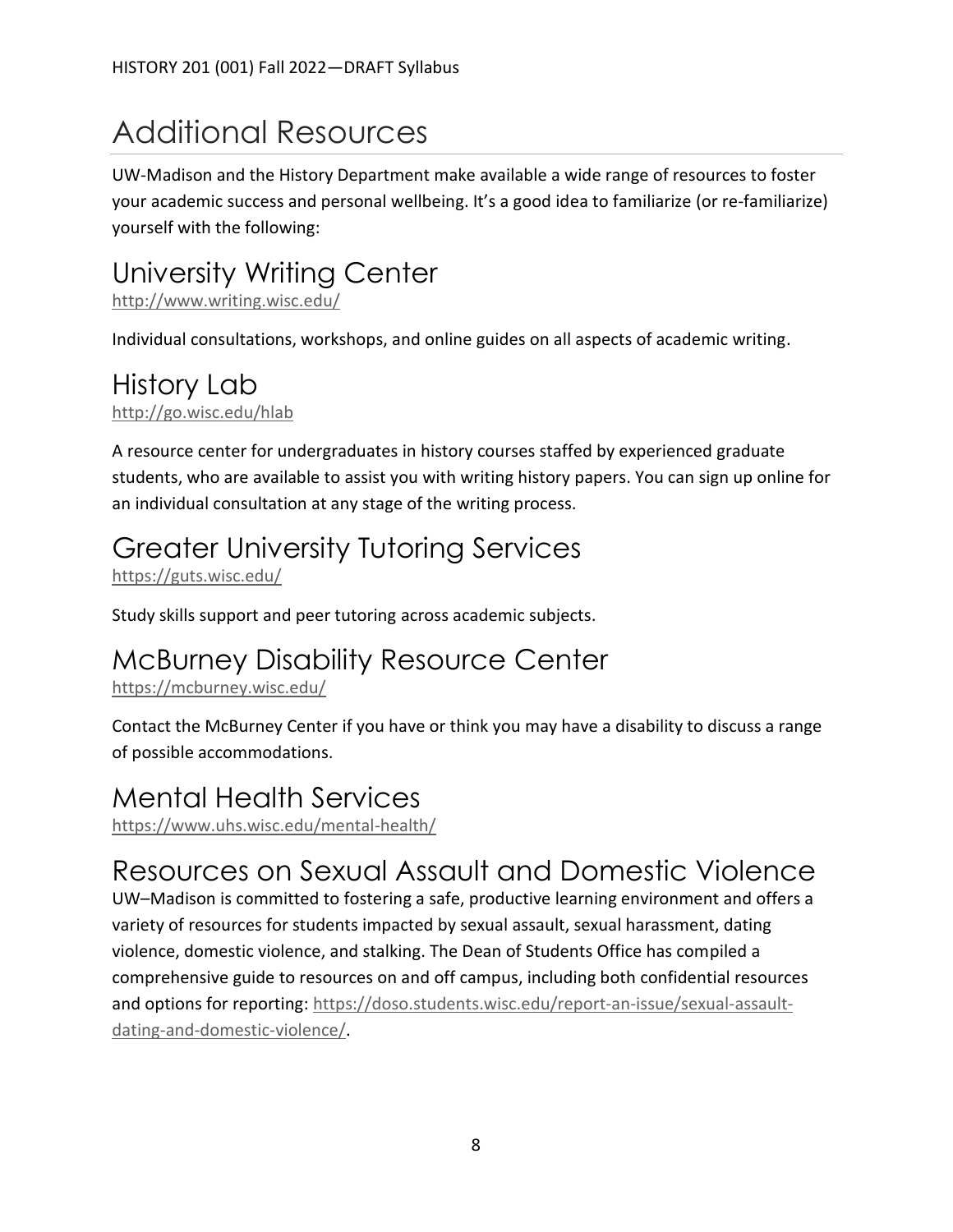### Course Schedule

*Readings are due by the beginning of section.* Guidelines and rubrics for all assignments will be posted on Canvas. All readings, except for Irmgard Keun's *The Artificial Silk Girl*, will be available on Canvas. See the Modules tab for week-by-week links.

#### **Week 1**

Thurs. Sept. 8: Course Introduction \*FIRST SECTION MEETINGS (Sept. 8-9)

#### **UNIT I: CREATING THE WEIMAR REPUBLIC**

#### **Week 2**

Tues. Sept. 13: World War I and the German Revolution Thurs. Sept. 15: The Historian's Toolkit (I): Reading Primary Sources

#### Reading:

- "Spartacus Manifesto" (1918)
- Joseph Roth, *What I Saw: Reports from Berlin, 1920-1933*, pp. 23-27, 31-39, 63-68, 97-103, 119-123, 171-175, 189-198

#### **Week 3**

Tues. Sept. 20: Legacies of Defeat Thurs. Sept. 22: Forging Weimar Democracy

#### Reading:

- Excerpts from the Constitution of the Weimar Republic (1919)
- Excerpts from Party Platforms (1919-22)

#### Assignment:

• Essay #1 (*feuilleton*) due on Mon. Sept. 26 at 5 p.m.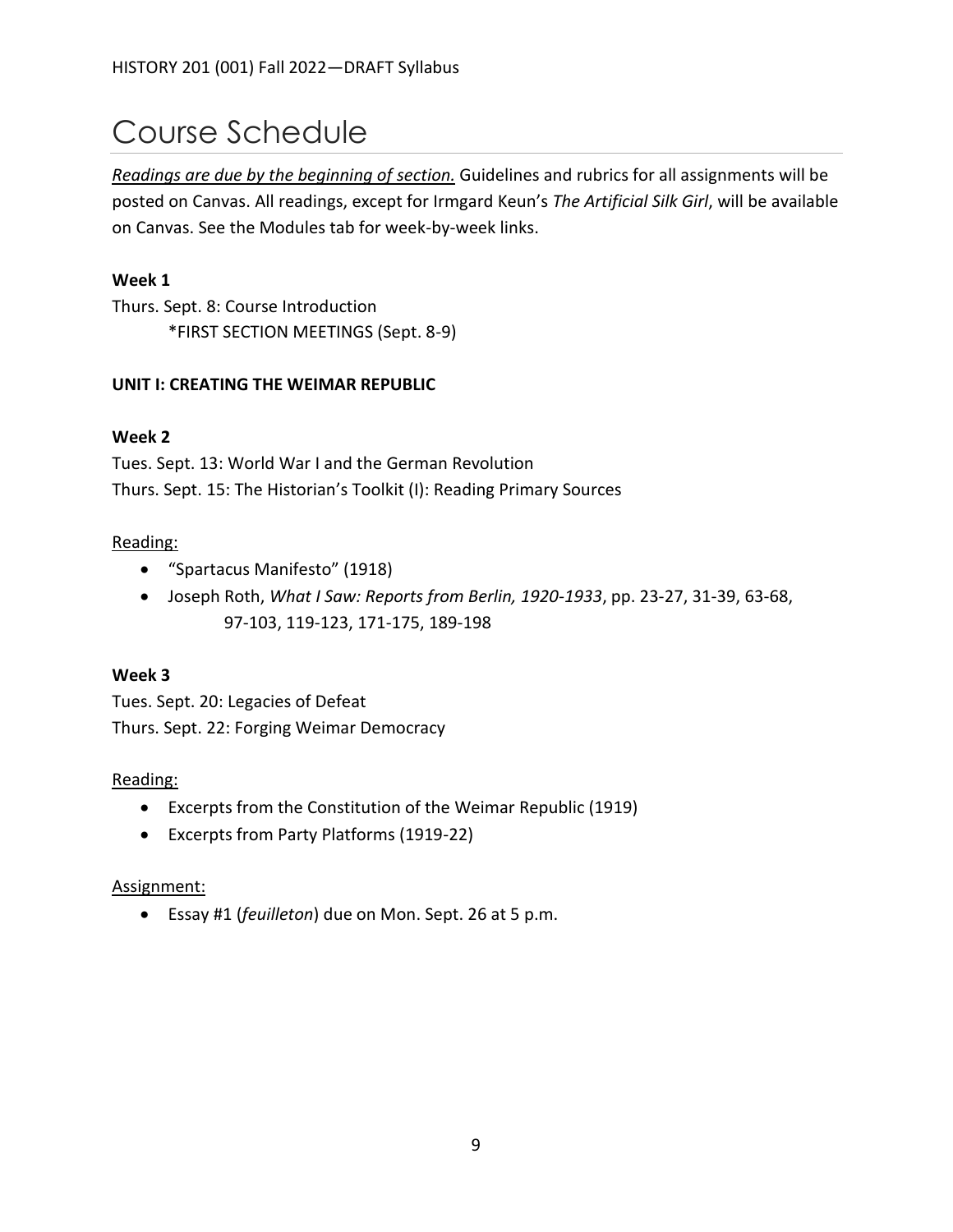#### **Week 4**

Tues. Sept. 27: The Nazi Party in the Early Weimar Republic \*Rosh Hashanah: No class meeting, lecture pre-Recorded Thurs. Sept. 29: Analyzing Early Nazi Propaganda

#### Reading:

- "Program of the German Workers' Party" (1920)
- "Hitler's Speech at the Putsch Trial" (1924)
- Ernst Bloch, "Hitler's Force" (1924)

#### Assignment:

• Opening statement for National Assembly debate due in section

#### **UNIT II: WEIMAR MODERNISMS**

#### **Week 5**

Tues. Oct. 4: Artistic Modernisms Thurs. Oct. 6: The Historian's Toolkit (II): Thesis Statements \*Sections on Oct. 6-7 meet in Chazen Museum of Art

#### Reading:

• Eric Weitz, "Sound and Image," in Weimar Germany: Promise and Tragedy (3<sup>rd</sup> ed., 2018), pp. 207-250

#### Assignment:

• Post a one-paragraph summary of Weitz's argument on Top Hat before section

#### **Week 6**

Tues. Oct. 11: Sex Reform and the Homosexual Emancipation Movement Thurs. Oct. 13: The Historian's Toolkit (III): Honing your Research Skills

\*Class meets in Memorial Library

#### Assignment:

• Essay #2 (on artwork) due on Mon. Oct. 17 at 5 p.m.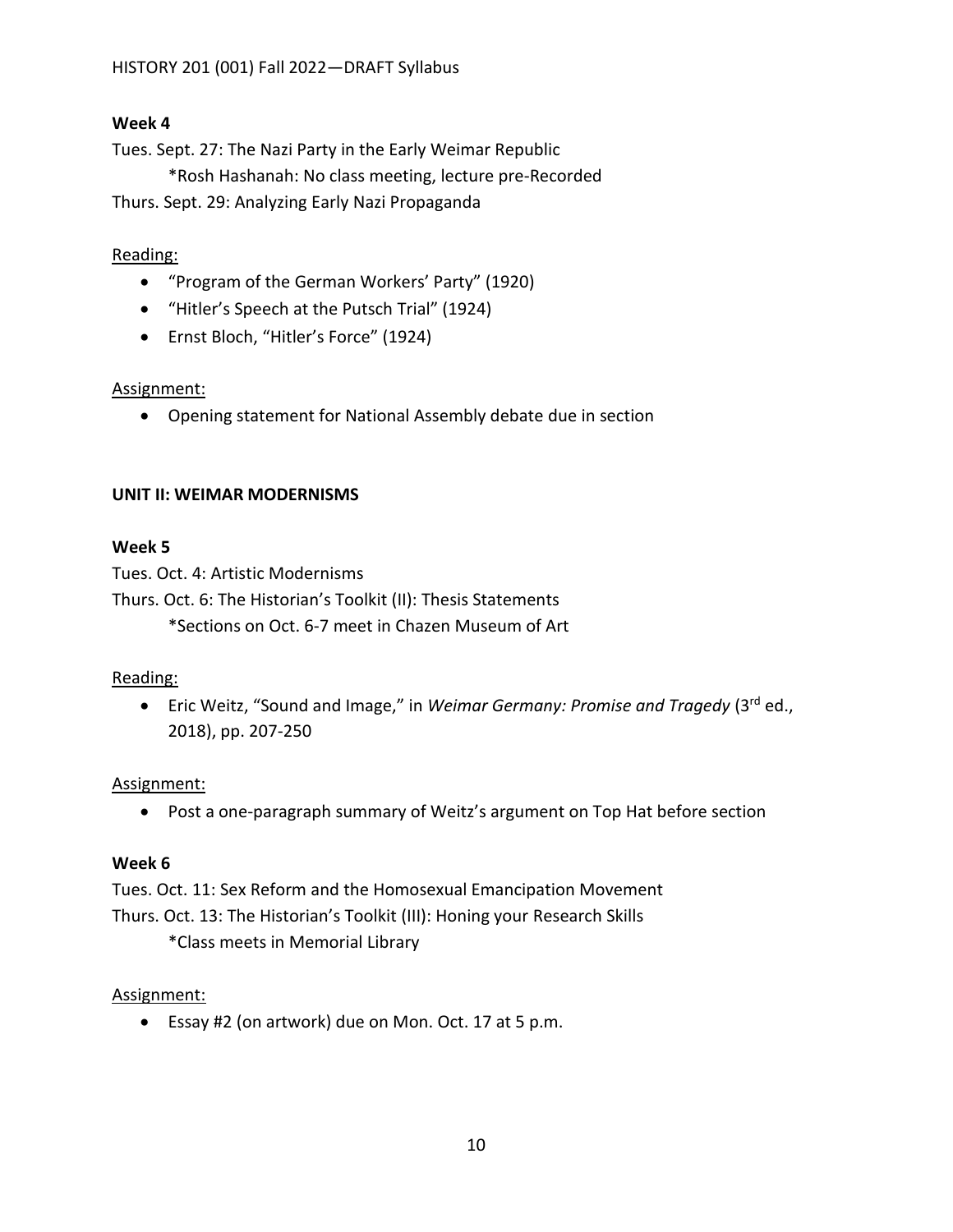#### **Week 7**

Tues. Oct. 18: The "New Woman" Thurs. Oct. 20: The Depression and the Rise of the Nazis

#### Reading:

• Irmgard Keun, *The Artificial Silk Girl* (all)

#### **UNIT III: REVOLUTION FROM THE RIGHT**

#### **Week 8**

Tues. Oct. 25: Ordinary Germans and the Fall of the Weimar Republic Thurs. Oct. 27: Forging Nazi Dictatorship

#### Reading:

• Sebastian Haffner, *Defying Hitler* (1939), pp. 3-71, 85-94

#### Assignment:

• Essay #3 (on Keun) due Mon. Oct. 31 at 5 p.m.

#### **Week 9**

Tues. Nov. 1: The Historian's Toolkit (IV): Effective Research Proposals Thurs. Nov. 3: (Why) did Weimar Fail: Competing Theories

#### Assignment:

• Research proposal and annotated bibliography due Mon. Nov. 7 at 5 p.m.

#### **UNIT IV: RESEARCH PAPERS**

#### **Week 10**

Tues. Nov. 8: NO LECTURE—Individual Meetings with Prof. Bloch or TA Thurs. Nov. 10: NO LECTURE—Individual Meetings with Prof. Bloch or TA \*Sign up for a 30-minute meeting during this week to discuss your research proposal

\*No sections this week

#### Assignment:

• Revised research proposal and outline due Mon. Nov. 14 at 5 p.m.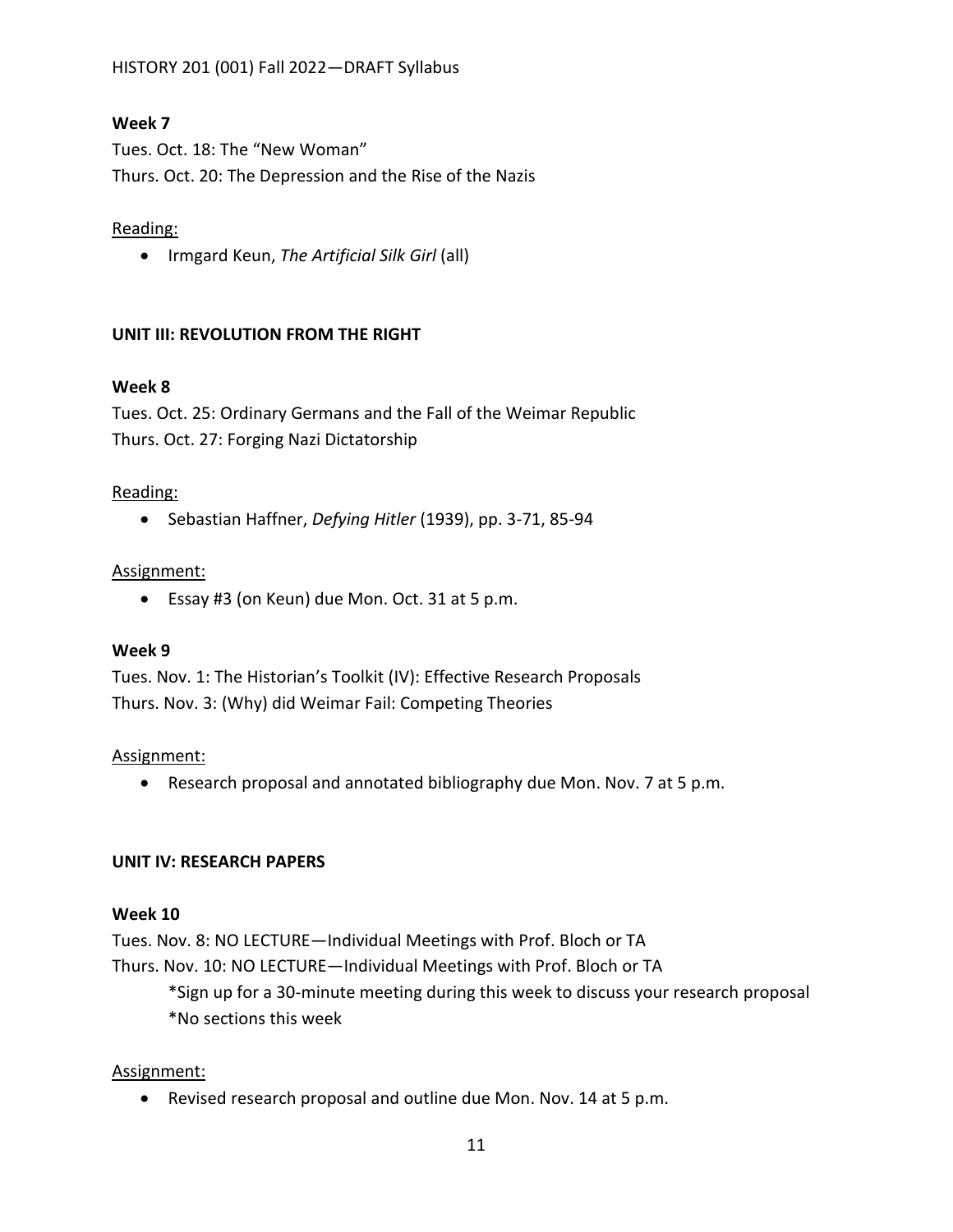#### **Week 11**

Tues. Nov. 15: The Historian's Toolkit (V): Crafting an Introduction Thurs. Nov. 17: The Historian's Toolkit (VI): Analyzing Sources

#### Assignment:

• Draft of introductory paragraph due in section (peer review workshop)

#### **Week 12**

Tues. Nov. 22: Nazi Propaganda in Power

#### THANKSGIVING; NO SECTIONS

#### **Week 13**

Tues. Nov. 29: The Historian's Toolkit (VII): Quotation, Paraphrase, Citation Thurs. Dec. 1: The Historian's Toolkit (VIII): How to Revise

#### Assignment:

- Presentations on research papers in section
- First draft of research paper due on Mon. Dec. 5 at 5 p.m.

#### **Week 14**

Tues. Dec. 6: NO LECTURE—meet with writing partner before class on Dec. 8 Thurs. Dec. 8: Weimar in Exile

#### Reading:

• Read writing partner's draft prior to peer review meeting

#### Assignment:

• Presentations on research papers in section

#### **Week 15**

Tues. Dec. 13: Conclusion: Legacies of the Weimar Republic

#### **Research paper due TBD (during finals week)**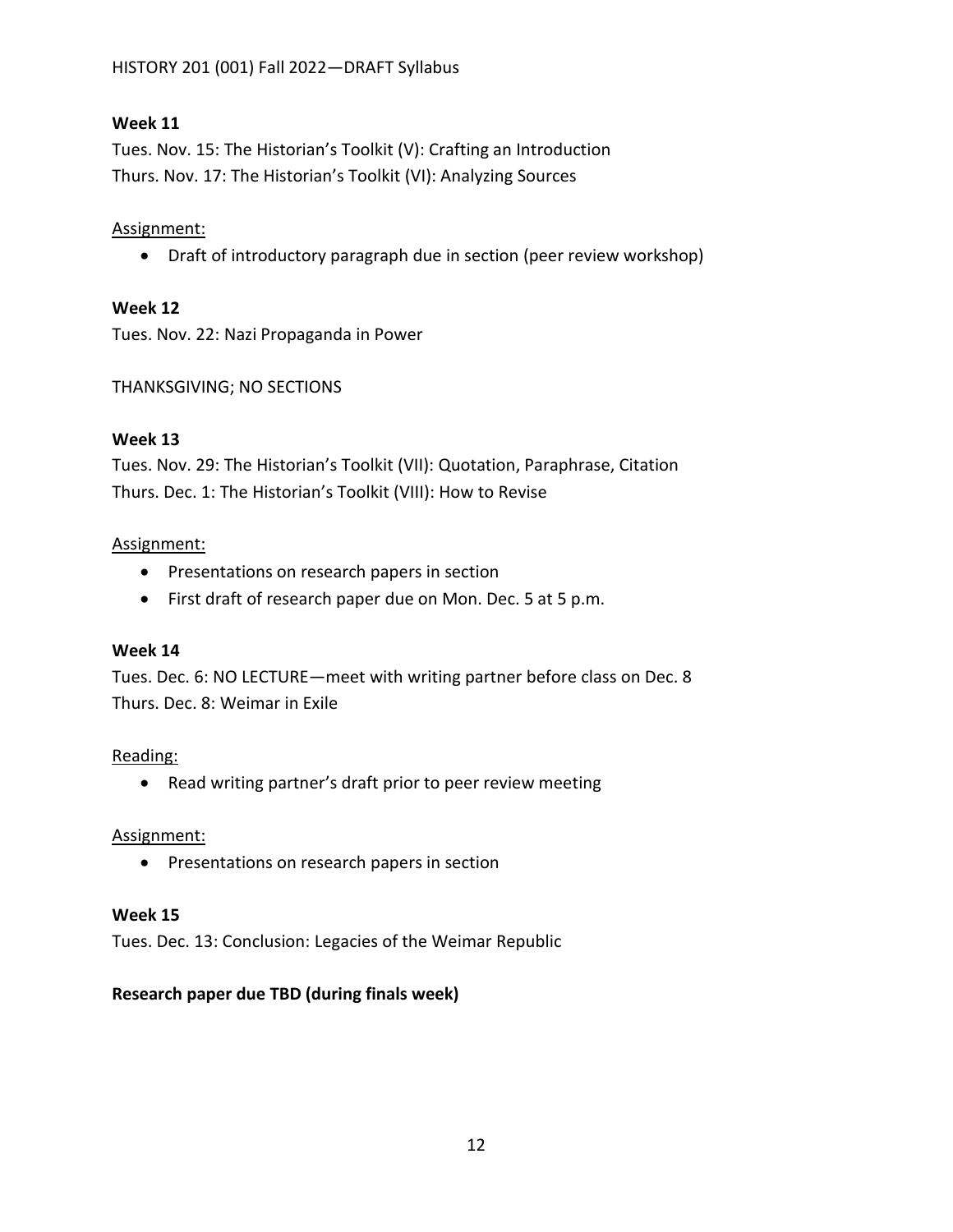#### **APPENDIX: Goals for HIST 201 – "The Historian's Craft"**

Approved by Undergraduate Council, December 8, 2010

The "Historian's Craft" courses offer an opportunity to experience the excitement and rewards of doing original historical research and conveying the results of that work to others. Through engagement with locally available or on-line archival materials, the courses encourage undergraduates to become historical detectives who can define important historical questions, collect and analyze evidence, present original conclusions, and contribute to ongoing discussions—the skills we have defined as central to the history major.

Upon successful completion of this course, students will be prepared to undertake substantial historical research and writing in a variety of courses, including the HIST 600 seminar. Specific goals for this course include learning to:

**1. Ask Questions**: develop the habit of asking questions, including questions that may generate new directions for historical research.

- Develop historical questions through engagement with primary sources, secondary literature, and/or broader ethical, theoretical, or political questions.
- Ask historical questions to guide individual research.
- Pose questions to prompt productive group discussion.

**2. Find Sources**: learn the logic of footnotes, bibliographies, search engines, libraries, and archives, and consult them to identify and locate source materials.

- Identify the purposes, limitations, authorities, and parameters of various search engines available both through the library and on the world-wide web.
- Take advantage of the range of library resources, including personnel.
- Locate printed materials, digital materials, and other objects.
- Be aware of, and able to use, interlibrary loan.

**3. Evaluate Sources:** determine the perspective, credibility, and utility of source materials.

- Distinguish between primary and secondary material for a particular topic.
- Determine, to the extent possible, conditions of production and preservation.
- Consider the placement of sources in relation to other kinds of documents and objects.
- Identify the perspective or authorial stance of a source.
- Summarize an argument presented in a text.
- Distinguish between the content of a source and its meaning in relation to a particular question.

**4. Develop and Present an Argument:** use sources appropriately to create, modify, and support tentative conclusions and new questions.

- Write a strong, clear thesis statement.
- Revise and rewrite a thesis statement based on additional research or analysis.
- Identify the parts of an argument necessary to support a thesis convincingly.
- Cite, paraphrase, and quote evidence appropriately to support each part of an argument.